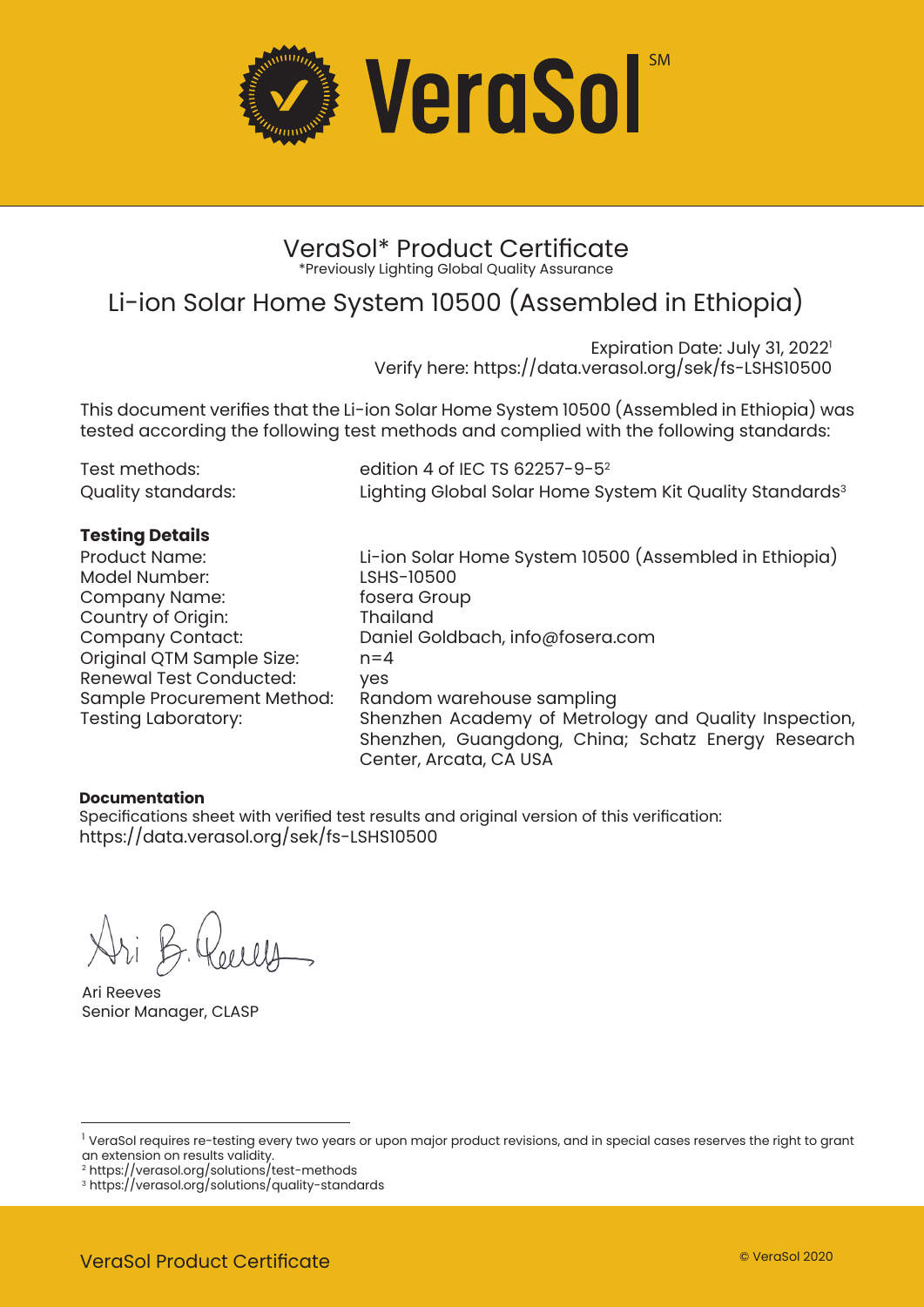### Verify here: https://data.verasol.org/sek/fs-LSHS10500

| Category                                  | <b>Quality Standard</b>                                                                                                                                                                                                                                                                                                                                                                                                                                                                                                                                     | Verdict |
|-------------------------------------------|-------------------------------------------------------------------------------------------------------------------------------------------------------------------------------------------------------------------------------------------------------------------------------------------------------------------------------------------------------------------------------------------------------------------------------------------------------------------------------------------------------------------------------------------------------------|---------|
| Truth In Advertising                      | Manufacturer, Product Name and Model Number<br>accurately specified                                                                                                                                                                                                                                                                                                                                                                                                                                                                                         | Pass    |
|                                           | Performance and component ratings accurately<br>specified. Any description of the product that appears<br>on the packaging, inside the package and in any media<br>shall be truthful and accurate. No statements mislead<br>buyers or end users about the utility of the product.<br>Numeric ratings deviate no more than 15% from actual<br>performance (note that it is acceptable for actual<br>performance to exceed advertised performance).                                                                                                           | Pass    |
|                                           | Port voltage and current specifications, if provided, are<br>accurate. Included appliances function when connected<br>to ports. Power output of ports is sufficient to power<br>appliances that are advertised but not included. Ports<br>that are intended for a function other than providing<br>power, such as data ports, are not required to meet this<br>standard.                                                                                                                                                                                    | Pass    |
| Lumen Maintenance                         | Average relative light output ≥ 90% of initial light output<br>at 2,000 hours with only one sample allowed to fall below<br>85% OR All 4 samples maintain ≥ 95% of initial light output<br>at 1,000 hours                                                                                                                                                                                                                                                                                                                                                   | Pass    |
| <b>Circuit and Overload</b><br>Protection | Products include a current limiting mechanism to prevent<br>irreversible damage to the system. The mechanism<br>is easily resettable or replaceable by the user, or<br>automatically resets. If replaceable fuses are used for<br>circuit protection, sizes are labeled on the product and<br>listed in the user manual, and, if fuses are replaceable<br>by the user, at least one spare fuse is included with the<br>product. Included appliances are not required to meet<br>this standard unless they have ports that are intended to<br>provide power. | Pass    |
| AC-DC Charger<br>Safety                   | Any included AC-DC charger carries approval from a<br>recognized consumer electronics safety regulator                                                                                                                                                                                                                                                                                                                                                                                                                                                      | n/a     |
| Wiring and Connector<br>Safety            | Wires, cables and connectors are appropriately sized for<br>the expected current and voltage.                                                                                                                                                                                                                                                                                                                                                                                                                                                               | Pass    |
| Hazardous<br>Substances Ban               | No battery contains cadmium or mercury at levels<br>greater than trace amounts                                                                                                                                                                                                                                                                                                                                                                                                                                                                              | Pass    |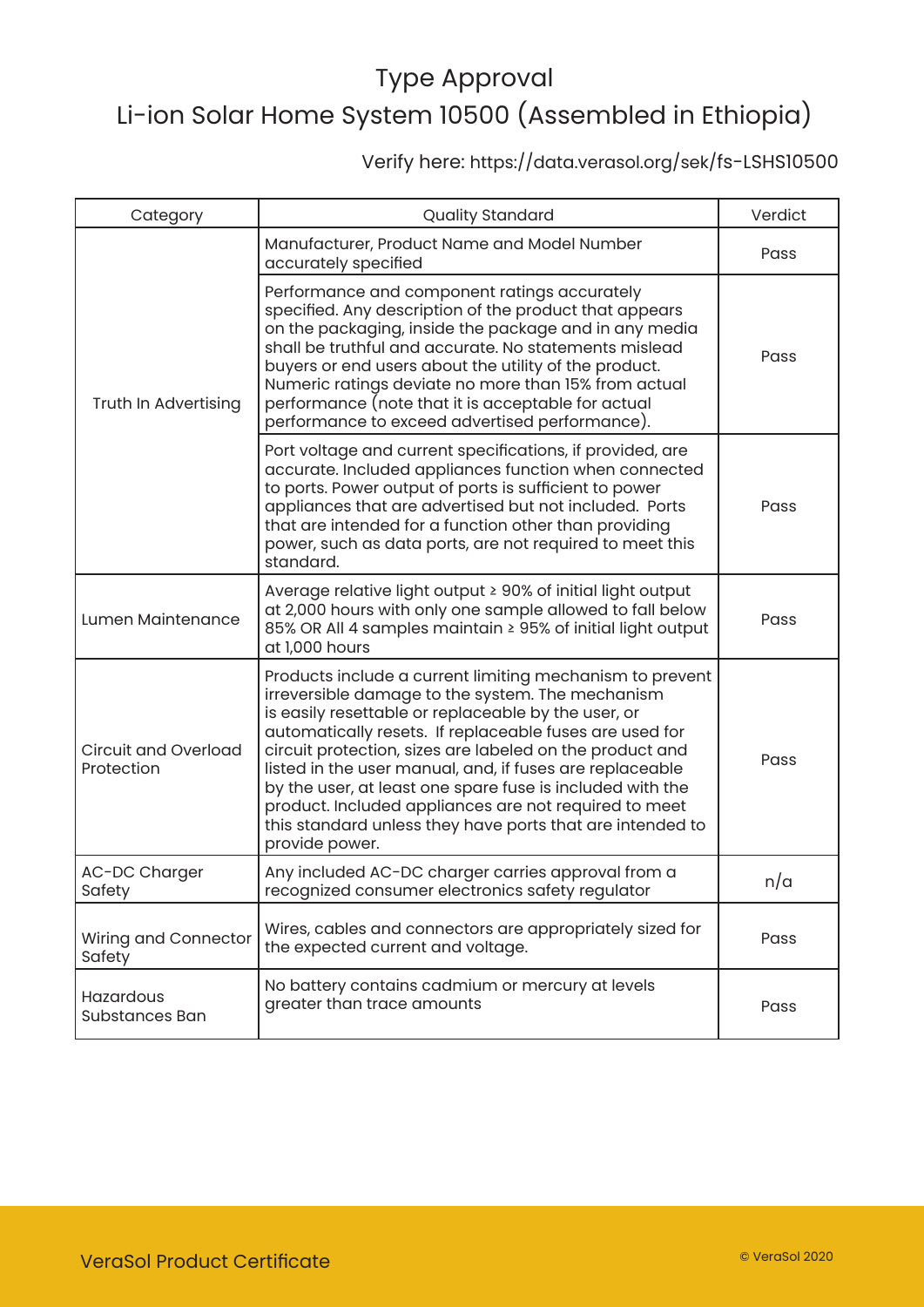### Verify here: https://data.verasol.org/sek/fs-LSHS10500

| Category                                   | <b>Quality Standard</b>                                                                                                                                                                                                                                                                                                                                                                                                                                            | Verdict |
|--------------------------------------------|--------------------------------------------------------------------------------------------------------------------------------------------------------------------------------------------------------------------------------------------------------------------------------------------------------------------------------------------------------------------------------------------------------------------------------------------------------------------|---------|
| <b>Battery Protection</b>                  | Protected by an appropriate charge controller that<br>prolongs battery life and protects the safety of the user.<br>4 samples must meet the requirements outlined in<br>Lighting Global Quality Standards.<br>Lithium batteries carry IEC 62281, IEC 62133-2, UL 1642 or<br>UN 38.3 certification and have overcharge protection<br>for individual cells or sets of parallel-connected cells.<br>Batteries of included appliances must also meet this<br>standard. | Pass    |
| <b>Battery Durability</b>                  | The average capacity loss of 4 samples does not exceed<br>25% and only one sample may have a capacity loss<br>greater than 35% following the battery durability storage<br>test as defined in IEC TS 62257-9-5 Annex BB                                                                                                                                                                                                                                            | Pass    |
| PV Overvoltage<br>Protection               | If the battery is disconnected or isolated, the system must<br>not be damaged and the load terminals shall maintain a<br>voltage that is safe for their intended uses.                                                                                                                                                                                                                                                                                             | Pass    |
| <b>Miswiring Protection</b>                | The user interface is designed to minimize the likelihood<br>of making improper connections. If improper or reversed<br>connections can easily be made, they cause no damage<br>to the system or harm to the user.                                                                                                                                                                                                                                                 | Pass    |
| <b>Physical Ingress</b><br>Protection      | IP2X for all products, IP3X (or 2X + circuit protection) for PV<br>modules, IP5X for fixed outdoor products                                                                                                                                                                                                                                                                                                                                                        | Pass    |
| <b>Water Ingress</b><br>Protection         | Degree of protection required is based on product type:<br>Fixed separate (indoor): No protection required<br>Portable separate: Occasional exposure to rain<br>Portable integrated: Frequent exposure to rain<br>Fixed integrated (outdoor): Permanent outdoor exposure<br>PV modules: Outdoor rooftop installation                                                                                                                                               | Pass    |
| Drop Test                                  | Fixed separate (indoor): No requirement<br>All other products: All samples are functional after drop<br>test; none result in dangerous failures.                                                                                                                                                                                                                                                                                                                   | Pass    |
| Soldering and Elec-<br>tronics Workmanship | The system and any included appliances are rated<br>"Good" or Fair" for workmanship quality as defined in<br>Annex F of IEC TS 62257-9-5. At most, one sample may<br>fail to function when initially evaluated.                                                                                                                                                                                                                                                    | Pass    |
| <b>Mechanical Durability</b>               | 4 samples and included appliances are functional after<br>Switch, Connector, Gooseneck and Strain Relief tests;<br>none result in dangerous failures                                                                                                                                                                                                                                                                                                               | Pass    |
| <b>Cable Specifications</b>                | Any outdoor cables must be outdoor-rated and UV<br>resistant.                                                                                                                                                                                                                                                                                                                                                                                                      | Pass    |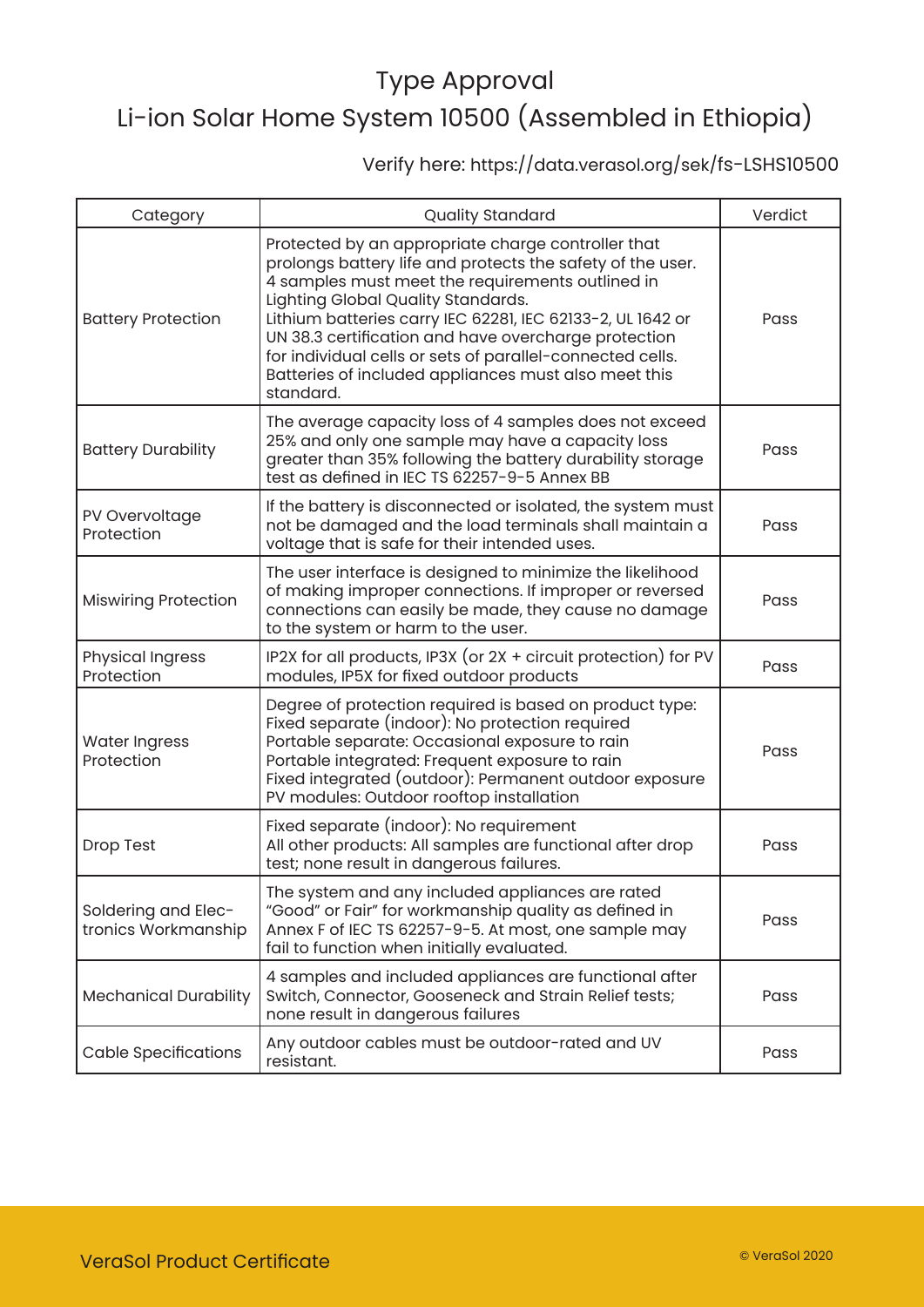### Verify here: https://data.verasol.org/sek/fs-LSHS10500

| Category                                      | Quality Standard                                                                                                                                                                                                                                                                                                                                                                                                                                                                                                                                                                                                         | Verdict |
|-----------------------------------------------|--------------------------------------------------------------------------------------------------------------------------------------------------------------------------------------------------------------------------------------------------------------------------------------------------------------------------------------------------------------------------------------------------------------------------------------------------------------------------------------------------------------------------------------------------------------------------------------------------------------------------|---------|
| <b>User Manual</b>                            | User manual must present instructions for installation,<br>use, and troubleshooting of the system. Installation<br>instructions must include appropriate placement and<br>installation of the PV module. Basic electrical safety and<br>system maintenance must also be covered. Installation<br>and operation instructions should be presented using<br>language and graphics that can be understood by the<br>typical consumer.                                                                                                                                                                                        | Pass    |
| Component<br>Specification and<br>Replacement | Consumer information must provide at least one of the<br>following options:<br>1) specifications for components that may require<br>replacement (fuses, lights, PV, batteries) and instructions<br>for replacement, OR<br>2) directions as to how the consumer can get<br>components, including the battery, replaced at service<br>centers, both during and post warranty, OR<br>3) a clear consumer-facing statement that the batteries<br>and other components are not replaceable.<br>A clear statement regarding the battery replacement<br>must be included on the consumer-facing packaging or<br>user agreement. | Pass    |
| Minimum Warranty<br>Terms                     | Accurately specified and consumer-facing; minimum<br>coverage of at least two years for the system and one<br>year for included appliances.                                                                                                                                                                                                                                                                                                                                                                                                                                                                              | Pass    |
| Performance<br>Reporting                      | PV Power must be accurately reported on the product<br>packaging.                                                                                                                                                                                                                                                                                                                                                                                                                                                                                                                                                        | Pass    |

### **Test Methods & Quality Standards**

Products are tested according to the test methods described in edition 4 of IEC TS 62257-9-5 and meet the Lighting Global Solar Home System Kit Quality Standards.

Additional details on the requirements listed above are available here: https://verasol.org/solutions/quality-standards